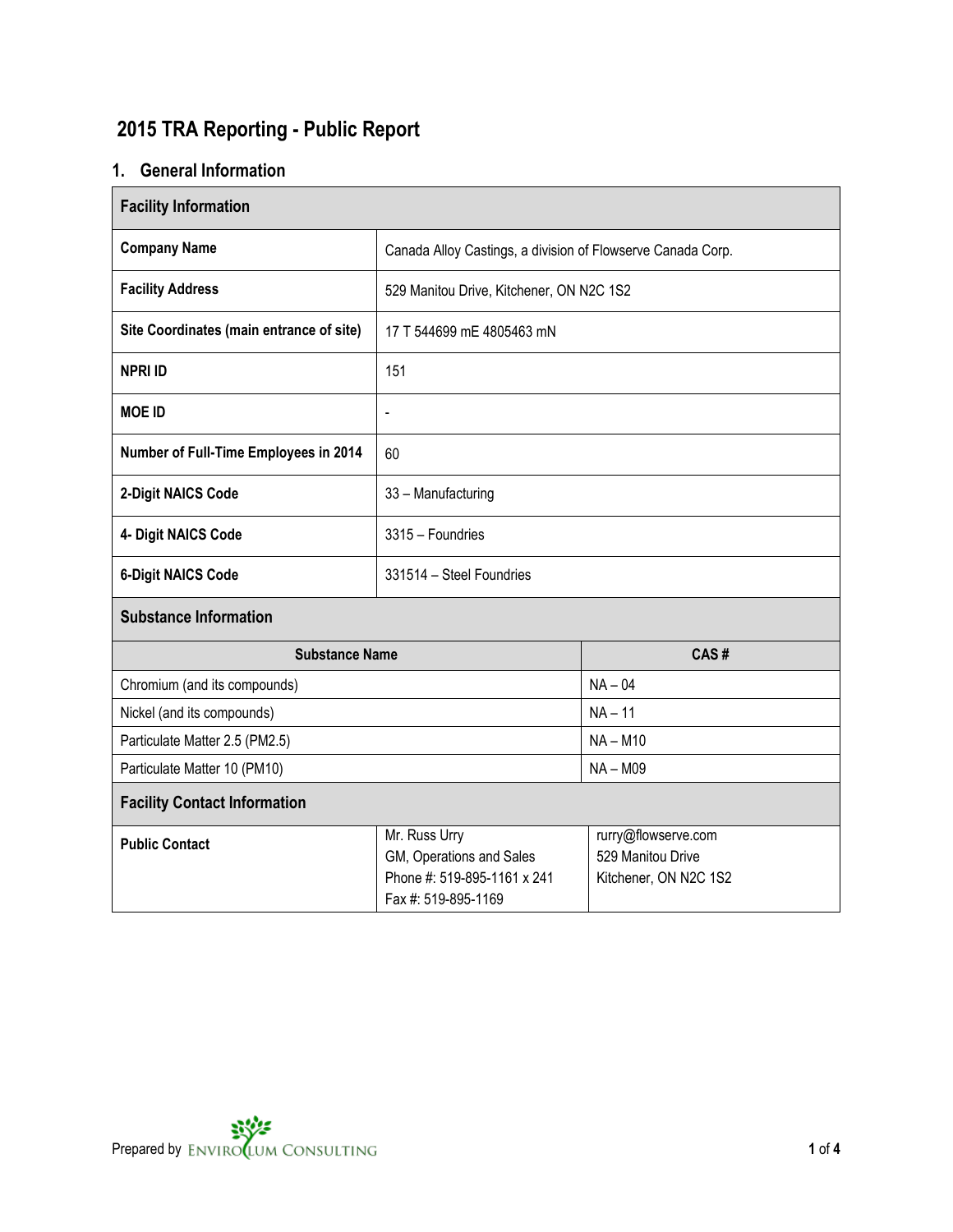## **2. Toxic Substance Accounting Summary**

| <b>Substance Name</b>          | <b>Used</b> | <b>Created</b> | <b>Contained In</b><br><b>Product</b> | <b>Release</b><br>to Air | Disposed /<br><b>Recycled</b> |
|--------------------------------|-------------|----------------|---------------------------------------|--------------------------|-------------------------------|
| Chromium (and its compounds)   | 10 to 100   |                | 10 to 100                             | $0$ to 1                 | 1 to 10                       |
| Nickel (and its compounds)     | 10 to 100   |                | 1 to 10                               | $0$ to 1                 | 1 to 10                       |
| Particulate Matter 2.5 (PM2.5) |             | 0 to 1         |                                       | $0$ to 1                 | --                            |
| Particulate Matter 10 (PM10)   |             | 0 to 1         |                                       | $0$ to 1                 |                               |

Facility-wide Amounts of Toxic Substances Reported for 2015:

**NOTE:** Units are expressed in tonnes, unless otherwise indicated. '-- ' indicates not applicable.

## **3. Quantification Comparison to Previous Year**

#### 3.1 Chromium (and its compounds)

|                                  | <b>Unit</b> | 2015      | 2014      | Change<br>(Unit)         | Change<br>$(\%)$   | <b>Rationale for Change</b>                   |
|----------------------------------|-------------|-----------|-----------|--------------------------|--------------------|-----------------------------------------------|
| Used                             | Tonnes      | 10 to 100 | 10 to 100 | $\downarrow$ 0 to 1      | $\downarrow$ 1.1%  | No significant change in<br>usage or release. |
| Created                          | --          |           | --        | --                       | --                 |                                               |
| <b>Contained In Product</b>      | Tonnes      | 10 to 100 | 1 to 10   | $\downarrow$ 1 to 10     | $\downarrow$ 27.3% | Decreased production.                         |
| Release to Air                   | Tonnes      | $0$ to 1  | $0$ to 1  | $\downarrow$ 0 to 1      | $\downarrow$ 0.7%  |                                               |
| Release to Water                 | --          | --        | --        | $-$                      | --                 |                                               |
| On-site Disposal                 |             |           | --        |                          |                    |                                               |
| <b>Transferred for Disposal</b>  | --          | --        | --        | $\overline{\phantom{a}}$ | --                 |                                               |
| <b>Transferred for Recycling</b> | Tonnes      | 1 to 10   | 10 to 100 | $\downarrow$ 1 to 10     | $23.2\%$           |                                               |

## 3.2 Nickel (and its compounds)

|                                  | <b>Unit</b> | 2015                     | 2014                     | Change<br>(Unit)         | Change<br>(%)            | <b>Rationale for Change</b> |
|----------------------------------|-------------|--------------------------|--------------------------|--------------------------|--------------------------|-----------------------------|
| Used                             | Tonnes      | 10 to 100                | 10 to 100                | $\downarrow$ 1 to 10     | $\downarrow$ 34.5%       | Decrease in production.     |
| Created                          |             |                          | --                       |                          |                          |                             |
| Contained In Product             | Tonnes      | 1 to 10                  | 1 to 10                  | $\downarrow$ 1 to 10     | $\downarrow$ 15.1%       |                             |
| Release to Air                   | Tonnes      | $0$ to 1                 | $0$ to 1                 | $\downarrow$ 0 to 1      | $\downarrow$ 30.9%       |                             |
| Release to Water                 | --          | --                       | --                       | $\overline{\phantom{a}}$ | $- -$                    |                             |
| On-site Disposal                 | --          | $\overline{\phantom{a}}$ | $\overline{\phantom{a}}$ | $\overline{\phantom{a}}$ | $\overline{\phantom{a}}$ |                             |
| <b>Transferred for Disposal</b>  | --          | --                       | --                       | $- -$                    | $- -$                    |                             |
| <b>Transferred for Recycling</b> | Tonnes      | 1 to 10                  | 10 to 100                | $\downarrow$ 1 to 10     | $\downarrow$ 49.6%       |                             |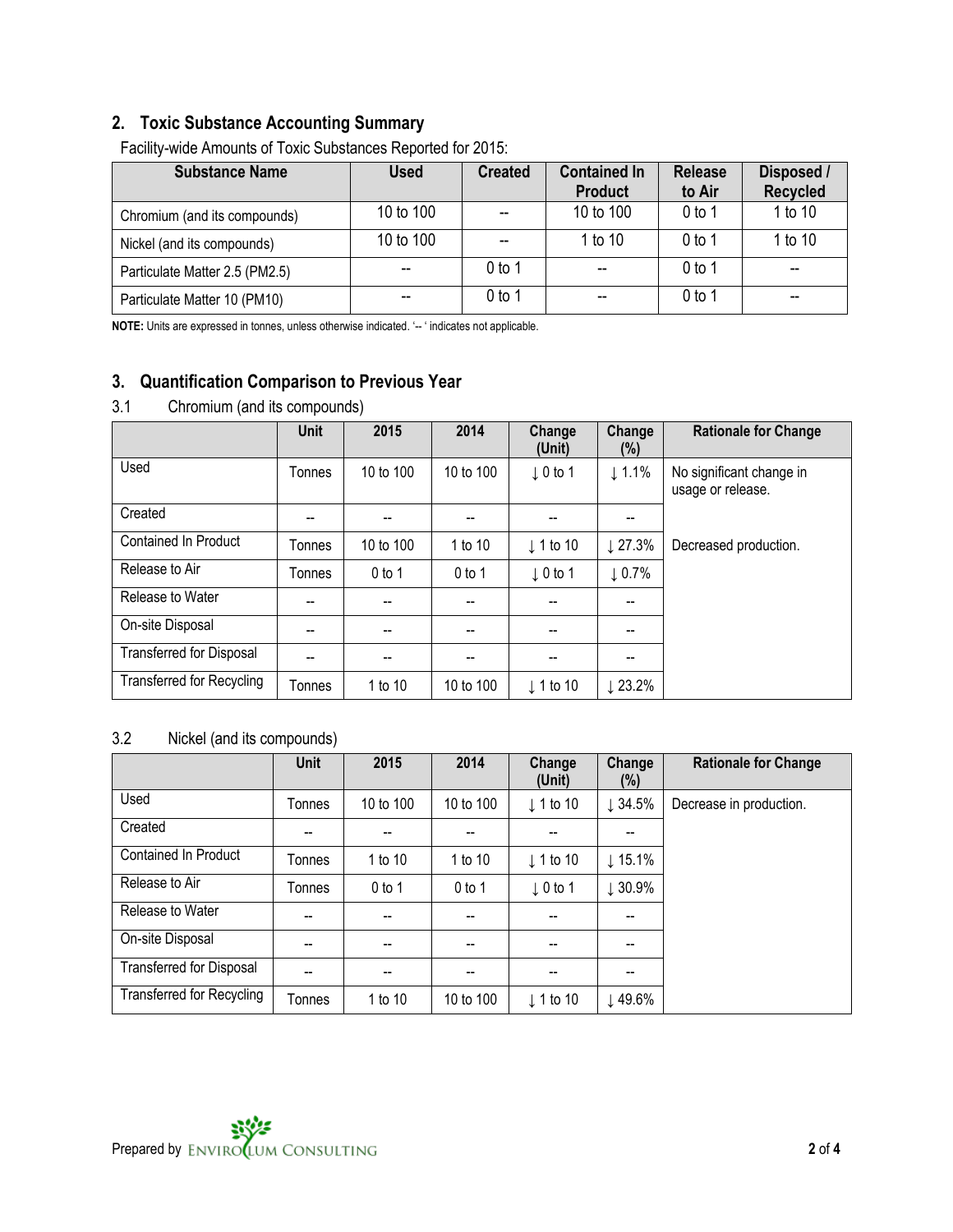#### 3.3 Particulate Matter (PM2.5)

|                                  | Unit   | 2015     | 2014     | Change<br>(Unit)    | Change<br>$(\%)$         | <b>Rationale for Change</b> |
|----------------------------------|--------|----------|----------|---------------------|--------------------------|-----------------------------|
| Used                             | --     |          | --       | --                  | --                       | No significant change.      |
| Created                          | Tonnes | $0$ to 1 | $0$ to 1 | $\downarrow$ 0 to 1 | $\downarrow$ 1.9%        |                             |
| <b>Contained In Product</b>      | --     | --       | --       | $-$                 | $-$                      |                             |
| Release to Air                   | Tonnes | $0$ to 1 | $0$ to 1 | $\downarrow$ 0 to 1 | $\downarrow$ 1.9%        |                             |
| Release to Water                 |        |          | --       | --                  | --                       |                             |
| On-site Disposal                 | --     | --       | --       | --                  | --                       |                             |
| <b>Transferred for Disposal</b>  | --     | --       | $-$      | --                  | $\overline{\phantom{a}}$ |                             |
| <b>Transferred for Recycling</b> | --     |          |          | --                  | $-$                      |                             |

#### 3.4 Particulate Matter (PM10)

|                                 | <b>Unit</b> | 2015     | 2014     | Change<br>(Unit)                      | Change<br>$(\%)$                      | <b>Rationale for Change</b> |
|---------------------------------|-------------|----------|----------|---------------------------------------|---------------------------------------|-----------------------------|
| Used                            |             |          | --       |                                       | $\overline{\phantom{a}}$              | No significant change.      |
| Created                         | Tonnes      | $0$ to 1 | $0$ to 1 | $\downarrow$ 0 to 1                   | $\downarrow$ 1.9%                     |                             |
| <b>Contained In Product</b>     |             |          | $- -$    |                                       | $- -$                                 |                             |
| Release to Air                  | Tonnes      | $0$ to 1 | $0$ to 1 | $\downarrow$ 0 to 1                   | $\downarrow$ 1.9%                     |                             |
| Release to Water                |             |          | --       |                                       | $\hspace{0.05cm}$ – $\hspace{0.05cm}$ |                             |
| On-site Disposal                |             |          | --       |                                       | $-$                                   |                             |
| Transferred for Disposal        | --          | --       | --       | $\hspace{0.05cm}$ – $\hspace{0.05cm}$ | $\hspace{0.05cm}$ – $\hspace{0.05cm}$ |                             |
| <b>Transferred for Recyclin</b> |             |          | --       |                                       | $\hspace{0.05cm}$ – $\hspace{0.05cm}$ |                             |

#### **4. Objectives**

Canada Alloy Castings prides itself on technological innovation in order to produce high quality products in an environmentally responsible manner. This plan will determine the technical and economic feasibility of each identified option to determine which, if any, are viable for implementation at this time. As part of the continuous improvement practices at the facility, technical advances will be monitored for new opportunities for reduction.

#### **5. Progress in Implementing Plan**

This section does not apply since no feasible reduction options are available for implementation at this time.

For information on on-site releases from the facility, as well as disposal and off-site recycling information please refer to National Pollutant Release Inventory's website: [http://www.ec.gc.ca/inrp-npri/.](http://www.ec.gc.ca/inrp-npri/)